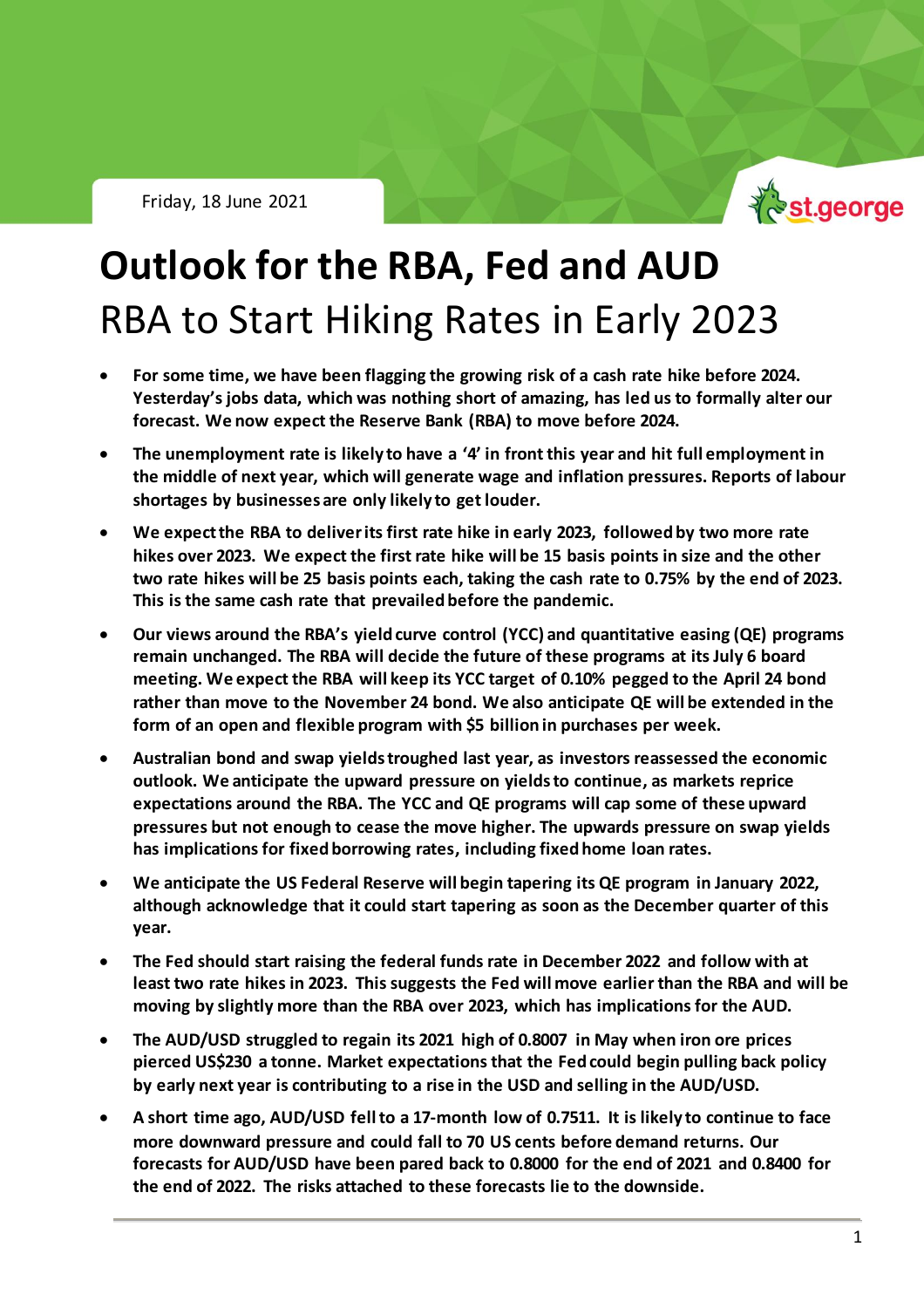#### **Cash rate**

We have been flagging for several months that the run of strong economic data suggests the Reserve Bank may not wait until 2024 to start a rate-hike cycle. Yesterday's jobs data, which was nothing short of amazing has now cemented our view that the RBA will indeed move before 2024.

We now think the first cash rate hike of 15 basis points will arrive in early 2023, followed by two further rate hikes in 2023 of 25 basis points each in the June quarter and December quarter. That would take the cash rate from the current record low of 0.10% to 0.75% by the end of 2023. So, at the end of 2023, the cash rate would be at the same level it was before the pandemic.

The RBA has had a mantra since the pandemic started that it does not think conditions in the economy will justify an increase in the cash rate before 2024. But we think the conditions are likely to be met much sooner than what they are anticipating. Australia's economic performance has consistently surprised to the upside since the pandemic hit our shores.

A key focus for the RBA is the labour market. The unemployment rate in May fell to 5.1%, returning unemployment to where it was prior to the pandemic. The Reserve Bank last month published fresh forecasts and outlined an unemployment rate forecast for 5.0% for December 2021 and 4.5% for December 2022. However, the strength of the jobs market recovery means these forecasts will be met much sooner. Indeed, we expectthe unemployment rate will reach 4.5% by the end of this year. We also expect the unemployment rate to be under 4% before the end of next year, which should put upward pressure on wages and inflation.

Full employment has been defined by the RBA to be in the high 3s to low 4s. Full employment is a level where wage pressures and, therefore, inflation pressures are expected to build more materially. While we expect we will hit full employment around the middle of next year, we anticipate that the RBA will be cautious in withdrawing policy support because of the ongoing risks posed by the pandemic. These risks include a slow vaccine rollout, variants of the virus and uncertainty around the reopening of international borders.

The RBA has also stated it will need to see inflation sustainably within its 2–3% target band before lifting rates. In other words, it is not enough for inflation to just hit 2%. It needs to hit 2% or higher and stay there for some time. We expect annual underlying (or trimmed mean) inflation will reach 2.2% in the December quarter of 2022 and be at 2.0% in the final quarter of 2023.

As a result, we favour the first rate hike to be delivered by the RBA occurring in early 2023. However, the chance of this rate hike occurring sooner, in late 2022, isn't zero.

Our cash rate view is predicated on the continued recovery in the labour market, which will be supported by ongoing economic growth. Businesses have been reporting labour shortages since late last year. These reports have become more prominent as the labour market has tightened and the economic recovery has deepened and broadened. The rapid pace of jobs growth means these reports are likely to get even louder.

In a speech yesterday, the RBA Governor spoke about these labour shortages. He said that firms can take two approaches. One is to lift wages and the other is to use non-wage strategies to retain and attract staff. Governor Lowe suggested the latter was the approach being used by many businesses. But as the labour market continues to tighten, businesses will likely need to turn more towards lifting wages to attract staff and the right type of staff.

The RBA has repeatedly stated that higher wages growth will be needed to drive inflation back into the 2-3% target band. Specifically, the RBA has noted that it is likely that wages growth would need to be "sustainably above 3%" per annum to achieve this target. However, so far, there has been limited response in the wages data to the rapid recovery in the labour market, despite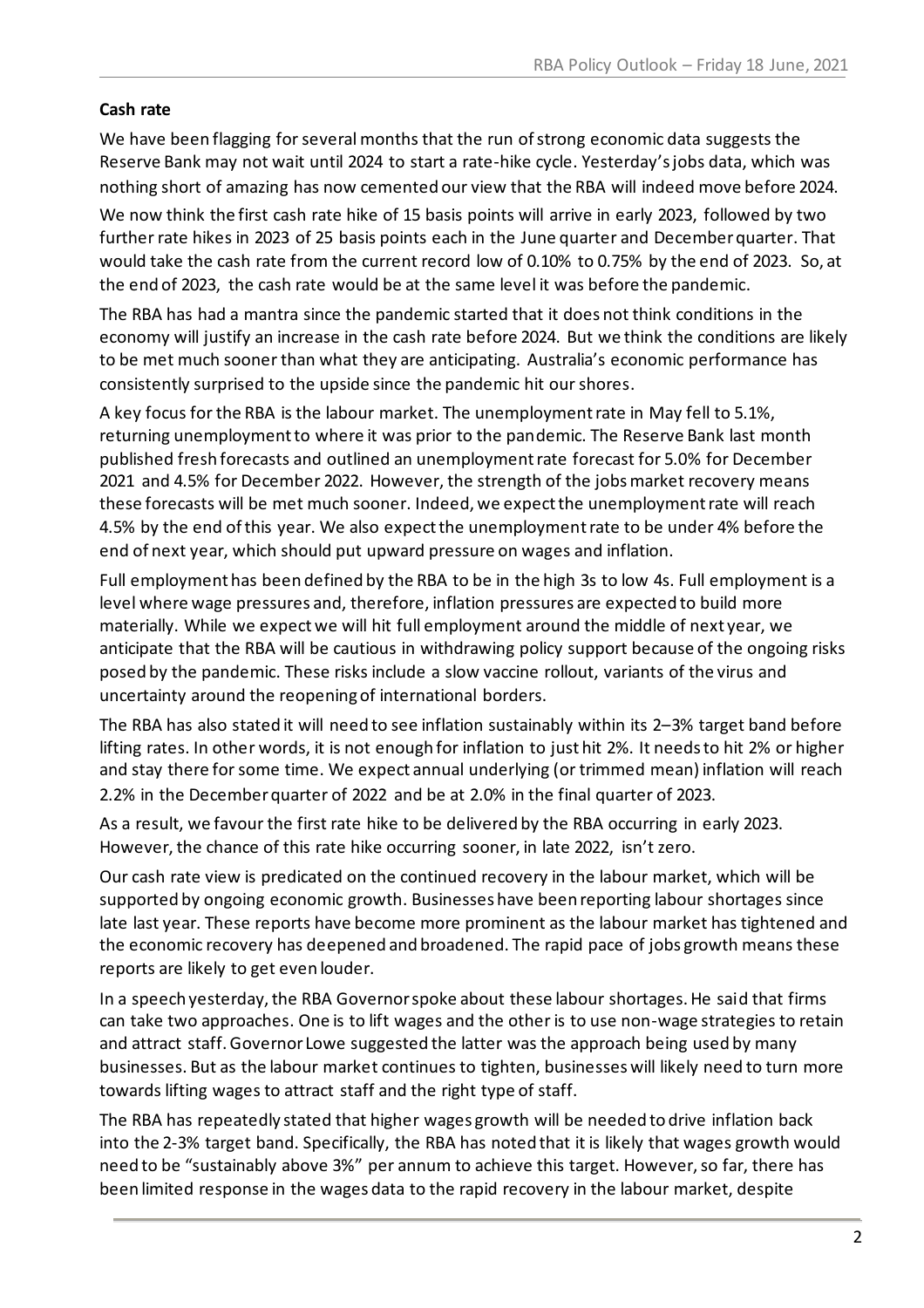widespread reports of labour shortages.

It is plausible that the Reserve Bank will reach its inflation and employment goals without hitting the wages growth target. In this scenario, we expect the Reserve Bank would not wait to hike interest rates. In a nod to this possibility, in a speech earlier this week, RBA Governor Lowe acknowledged that to achieve the inflation target "wage increases will need to be materially higher" notably stopping short of calling out the "above 3%" threshold.



#### **Yield-curve control and quantitative easing**

The RBA also has two other key policies in place that have been deployed to support low borrowing rates in the economy and a lower Australian dollar than otherwise would be the case.

YCC involves the RBA buying and selling bonds to keep the 3-year government bond yield at around 0.10%. It is tied to the April 2024 bond and the RBA needs to decide as to whether to leave it pegged at April 2024 or extend it to the next bond maturity of November 2024.

The QE program involves the RBA buying \$5 billion of government bonds with maturities of 5 to 10 years over a period of about six months with the total volume of purchases totalling \$100 billion. The RBA needs to decide whether to extend this program and if there is an extension, what form this extension might take.

The RBA will decide the future of these policies at next month's Board meeting on July 6.

Our view on these policies remains unchanged. We anticipate the RBA will maintain its YCC target of 0.10% pegged to the April 24 bond. If the RBA were to extend the peg to the November 2024 bond, it implies the first rate hike from the RBA will not happen until 2025, which is too late given the economic conditions. And we continue to expect the QE program will be extended but take the form of an open and flexible program involving purchases of \$5 billion per week. The RBA is likely to review this program again in December. We still expectthe RBA to continue the program to the middle of 2022, but the pace of purchases in 2022 is likely to be lower than in 2021.

#### **Implications for lending rates**

The strong recovery in Australia and in major economies offshore has led to a reassessment by investors of the outlook for economic activity and inflation. This reassessment began in November of last year. Since then, Australian government bond yields and swap yields have noticeably lifted. For example, the Australian 3-year swap yield troughed at 0.07% on 11 November 2020 and has lifted 41 basis points to close trade at 0.48% today. The lift in the Australian 3-year swap rate has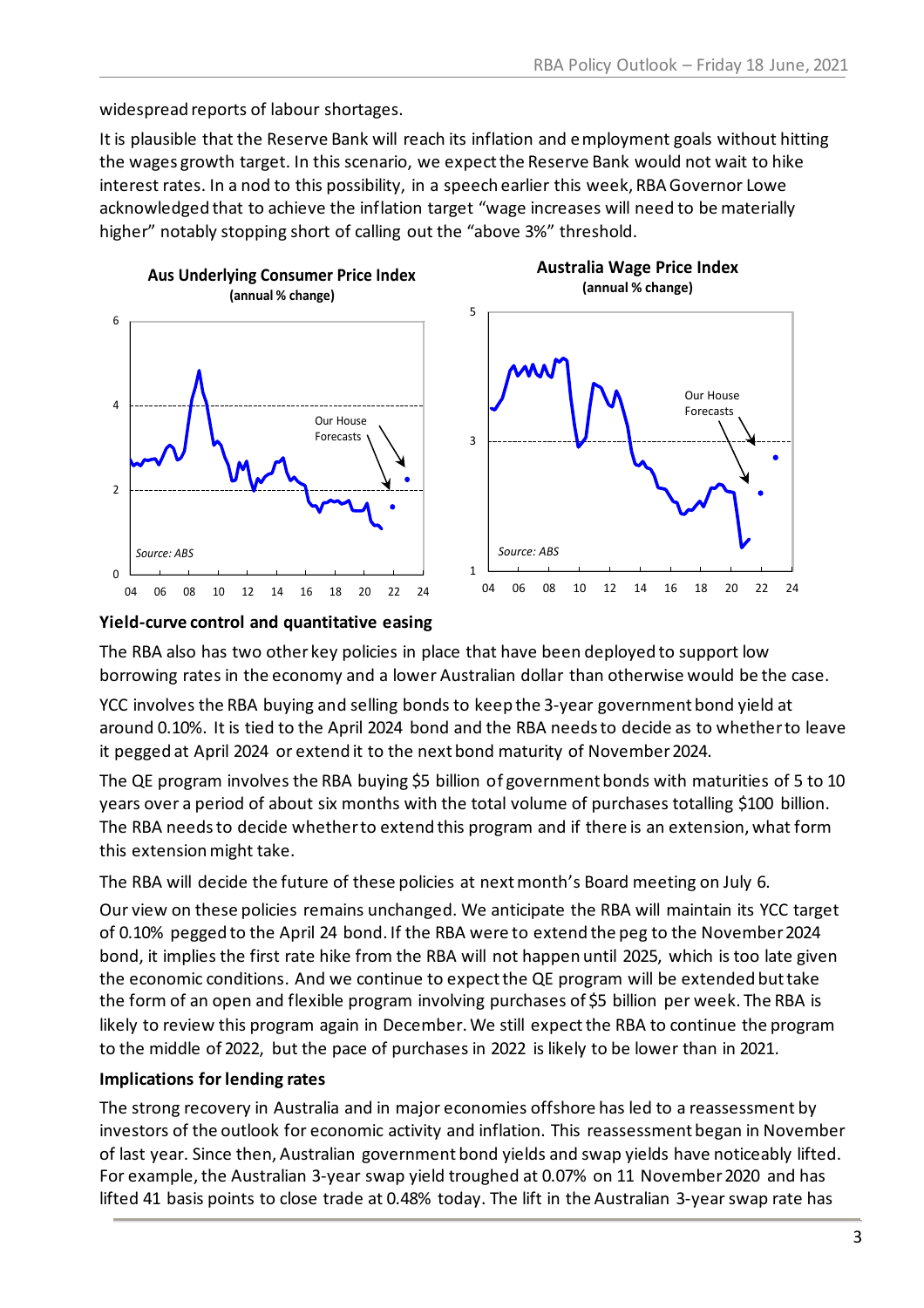been more muted than the rise in the 4-year and 5-year swap yields because of the YCC program. The Australian 5-year swap yield, for example, has increased 78 basis points from a low of 0.16% in September 2020 to today's close of 0.94%. The lift in swap and bond yields has been restrained by the YCC and QE programs of the RBA, but the upward pressure on these yields is likely to continue.

The variable mortgage rate typically changes when the RBA changes the cash rate. However, fixed borrowing rates, including fixed home loan rates, are influenced by swap rates, which are benchmarked to government bond yields. The lift in swap yields over recent months has already led to some lenders lifting their fixed home loan rates.

### **US Federal Reserve policy outlook**

Another key development this week, which has a bearing on our forecasts, was the Federal Reserve Open Market Committee (FOMC) meeting. After this meeting, the dot plot of the forecasts for the federal funds target rate of the FOMC members was published. This plot suggested that FOMC members expected two rate hikes in 2023. The latest pricing of fed fund futures contracts shows financial markets are fully priced for a rate hike cycle to begin in January 2023.

We think the V-shaped nature of the recovery in the US this year amid an accelerated vaccination program means the Fed will start raising rates in late 2022. We also anticipate the Fed will begin tapering its QE program in January 2022, although acknowledge it could start tapering as soon as the December quarter of this year.

The Fed should follow with at least two more rate hikes in 2023, after starting with a 25 basis point hike in late 2022. So, we expect the Fed to move earlier than the RBA and by more, which has implications for the outlook for the Australian dollar.



## **Australian dollar**

Our long-held view for the Australian dollar has been that it will reach 82 US cents by the end of this year and 85 US cents by the end of next year. The AUD/USD hit its highest level this year of 0.8007 on February 25, rising from its pandemic-driven low of 0.5510 on 19 March 2020. That represents a gain for the AUD over that time of 25 US cents.

Since hitting that high this year, the AUD/USD has trended lower, although it managed to rally up to 0.7891 on May 10. On this same day, iron ore prices pierced through US\$230 a tonne to be 212.2% higher than a year earlier, yet the AUD could not muster up enough of a rally to break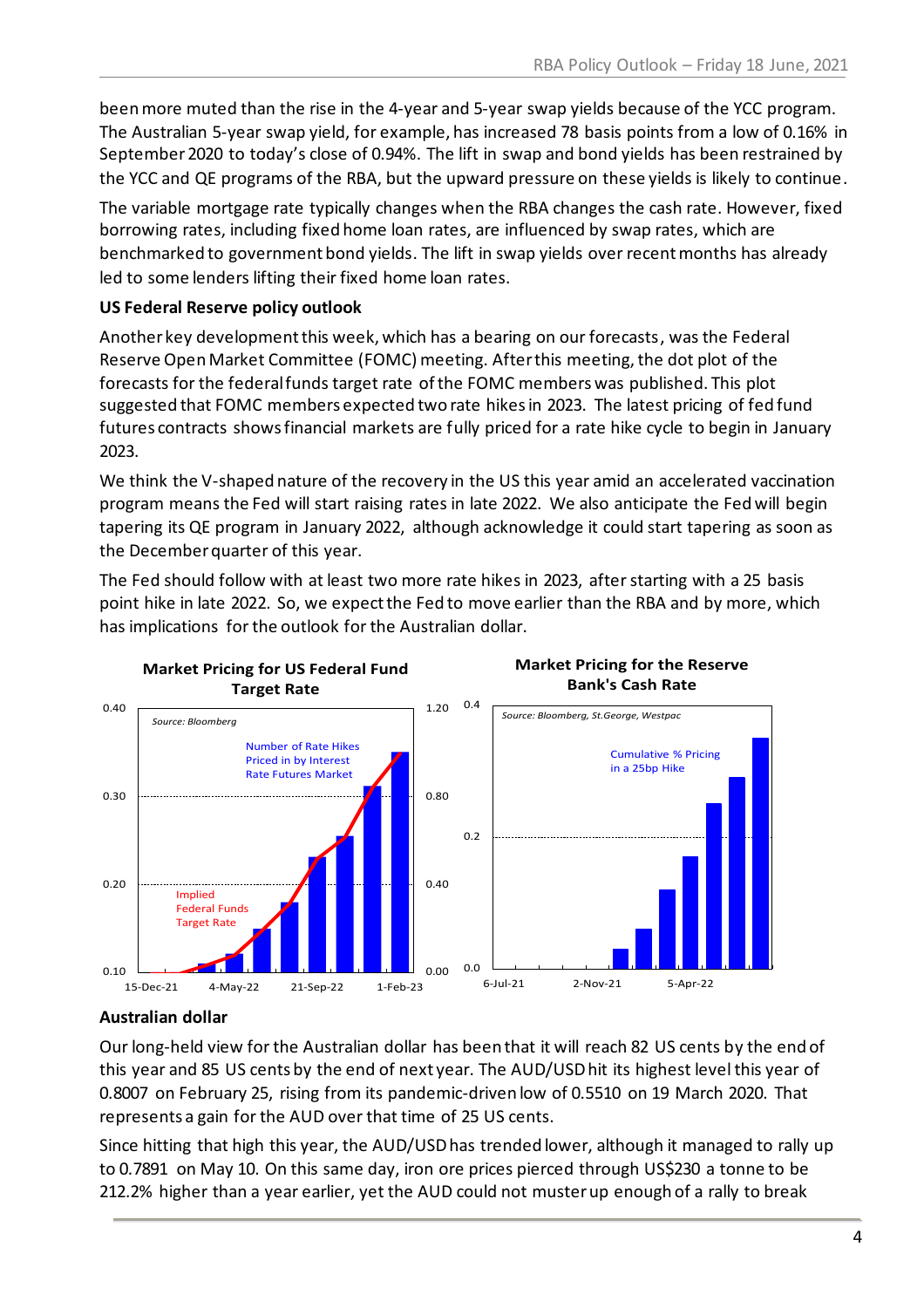above 80 US cents. The highest AUD/USDstretched to was 0.7891, before it succumbed to selling pressures.

That difficulty the AUD incurred to regain 80 US cents amid extremely elevated iron ore prices tells us that there is some underlying weakness in the AUD. This weakness might make it harder for the AUD to break and hold above 80 US cents this year with the shift in policy expectations for the Fed.

The Australian dollar is currently trading at around 0.7540. The sell off in the AUD/USD has been accelerated by market expectations the US Federal Reserve could start tapering its QE program as soon as later this year and that rate hikes in the US will commence no later than 2023. The spectacular jobs data yesterday could only lift the AUD/USD by 30 pips and this lift was very brief.

The AUD/USD a short time ago fell to a 2021 low of 0.7511, breaking out of the trading range it has held from 1 January to earlier today of 0.7532 to 0.8007. The AUD/USD is likely to continue to face more downward pressure and could trend down towards 70 US cents before demand returns.

Due to our shifts in our views for the RBA and Fed, we are winding back our forecasts for the AUD/USD over the next two years. For the end of this year, we expect the AUD to now be at 80 US cents with a growing risk it might end in the high 70s. And for the end of next year, we anticipate the AUD will be at 84 US cents with a growing risk it might be closer to the 80 US cent mark.

The interest rate moves from the Fed and RBA are not dramatically different over2023. However, the Fed is likely to move earlier both on monetary policy and tapering of QE and that suggests some early strength for the USD.

> **Besa Deda, Chief Economist** Ph: 02-8254-3251